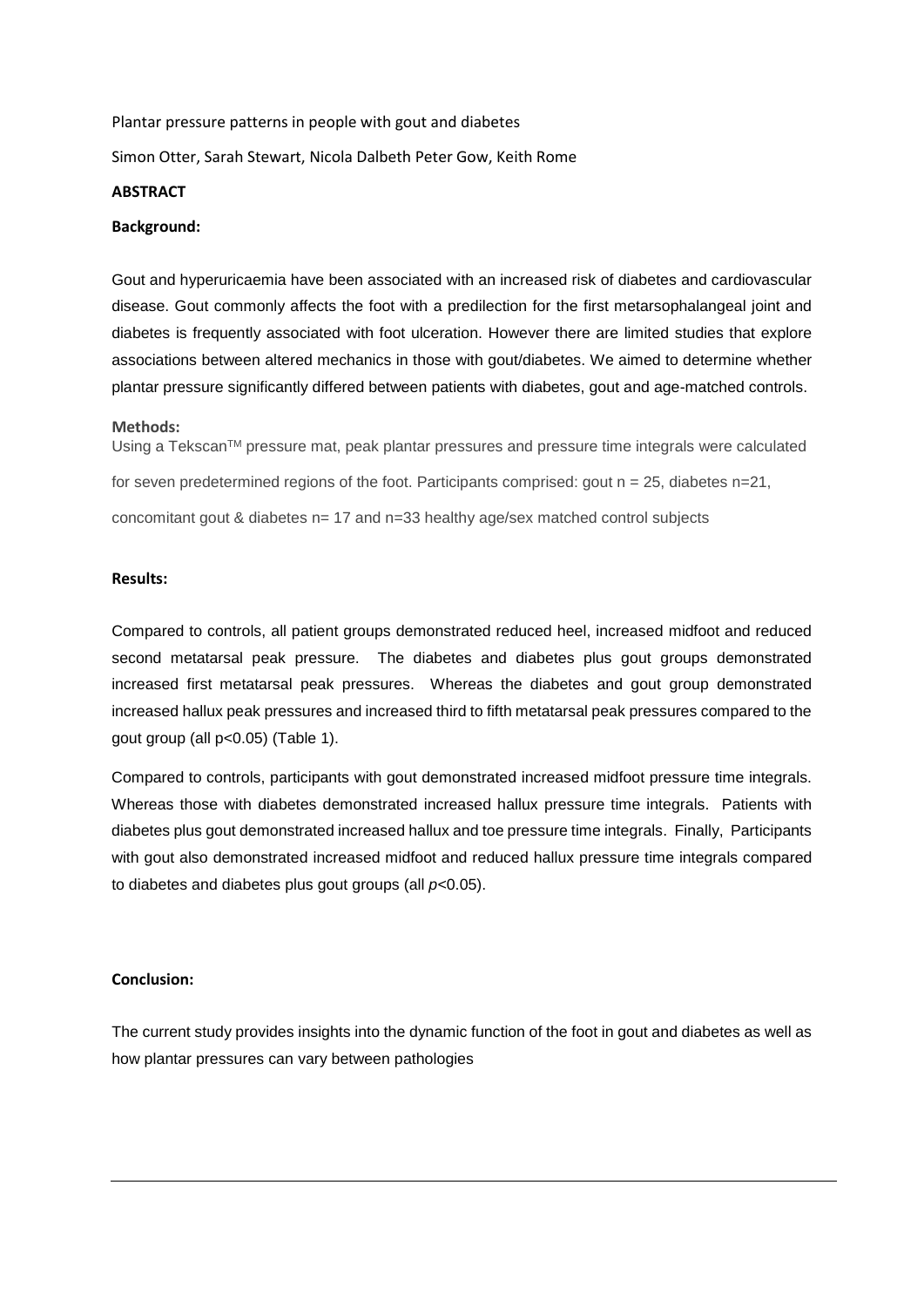| Table 1: Mean, adjusted (SE) peak pressure (normalised to BMI) (kPa) |  |  |  |
|----------------------------------------------------------------------|--|--|--|
|----------------------------------------------------------------------|--|--|--|

|                            | Control  | <b>Diabetes</b> | Gout                     | <b>Diabetes &amp; Gout</b> |
|----------------------------|----------|-----------------|--------------------------|----------------------------|
| Heel                       | 282(11)  | 243 $(13)^a$    | 234 $(12)^{a}$           | 233 (16) <sup>a</sup>      |
| Midfoot                    | 75 (12)  | 228 $(14)^a$    | 183 (13) <sup>a, b</sup> | 239 (17) $a, c$            |
| First metatarsal           | 206(12)  | 269 $(13)^{a}$  | 236(13)                  | 260 $(17)^{a}$             |
| Second metatarsal          | 310(10)  | 136 $(12)^a$    | 134 $(11)^a$             | 131 $(14)^a$               |
| Third to fifth metatarsals | 246 (13) | 245 (14)        | 209(14)                  | 272 $(18)^c$               |
| Hallux                     | 232 (16) | 293 (18) $^a$   | 293 $(17)^{a}$           | 275 (23)                   |
| <b>Toes</b>                | 103(8)   | 118 (9)         | 109 (9)                  | 120(11)                    |

<sup>a</sup> Significant difference compared to control group,  $p < 0.05$ ; <sup>b</sup> Significant difference compared to diabetes group, p < 0.05; <sup>c</sup> Significant difference compared to gout group, p < 0.05.